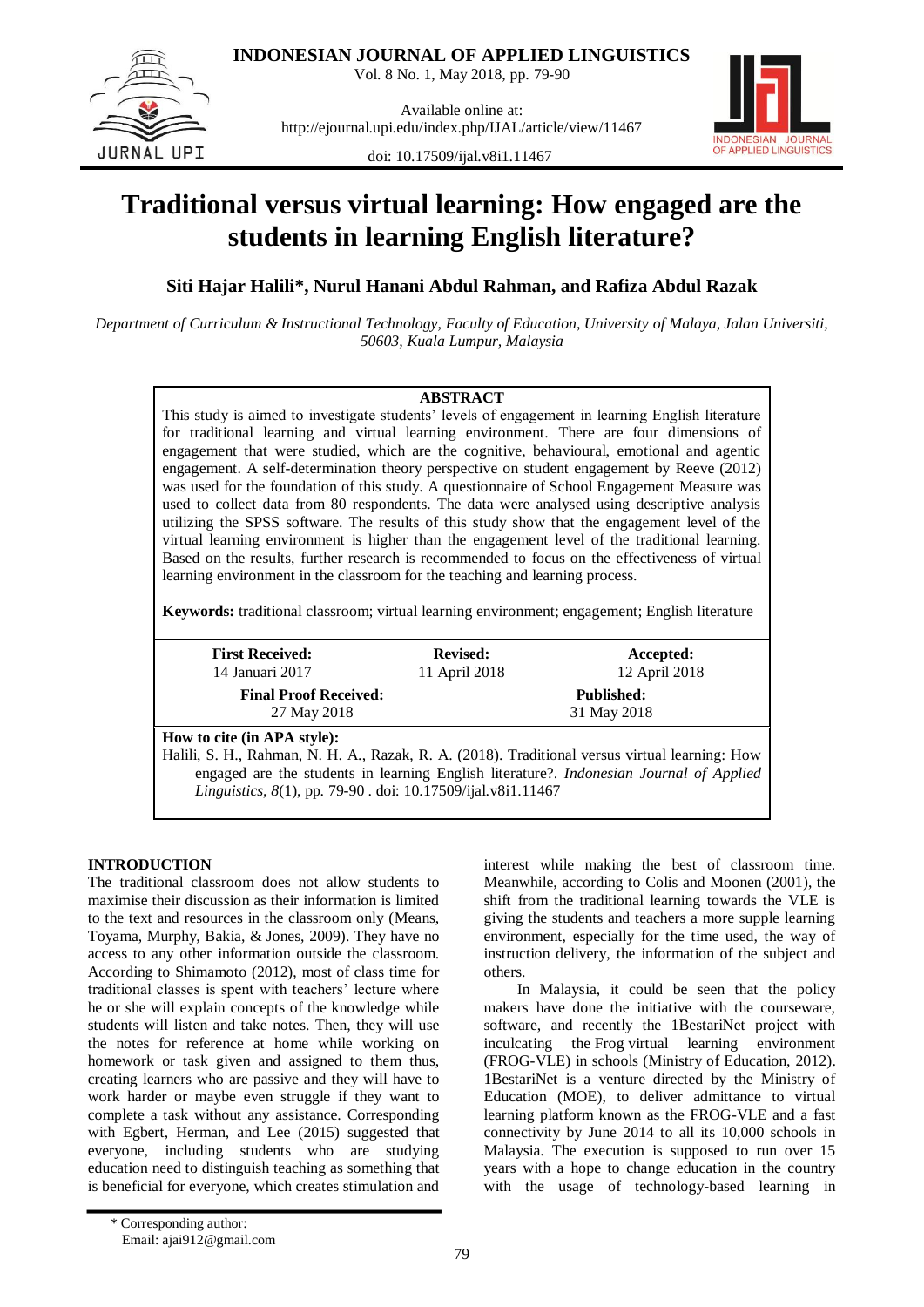Malaysian schools. (Cheok & Wong, 2014). According to Martins and Kellermanns (2004), a VLE is a platform that is web-based which permits students to retrieve different learning tools anytime and anywhere. They can access program information, course contents, get help from teachers, use discussion boards, share documents and learning resources too. The VLE is widely used in education, where according to Trowler (2010), it has become an important part of tertiary education and most of the institutions has been integrating this platform into their programs and teaching pedagogies.

There are differences between learning and the VLE according to its physical conditions, resources, and techniques used by teachers in giving instructions, provide information, assessments and giving tasks. Even the materials of both modes are different from each other. The differences could be concluded in Table 1.

| Table 1.1 he differences between traditional learning and VLE                           |                                                                                                                                                                                                     |  |  |
|-----------------------------------------------------------------------------------------|-----------------------------------------------------------------------------------------------------------------------------------------------------------------------------------------------------|--|--|
| <b>Traditional Learning</b>                                                             | <b>VLE</b>                                                                                                                                                                                          |  |  |
| Instruction is teacher centred.                                                         | Instruction is student centred.                                                                                                                                                                     |  |  |
| Instruction is largely provided in a whole-group setting.                               | Different grouping formats (e.g., whole-group, small-group,<br>pairs) are used for instruction.                                                                                                     |  |  |
| When teachers assign students to work in groups, the groups are                         | Teachers employ flexible grouping practices based on the                                                                                                                                            |  |  |
| usually static, based on achievement levels (e.g., low, middle,<br>and high achievers). | students' learning needs and interests.                                                                                                                                                             |  |  |
| Teachers target instruction at the level of the middle achievers.                       | Teachers assign challenging and engaging tasks to everyone in<br>the class.                                                                                                                         |  |  |
| The instruction provides one way (e.g., via lecture).                                   | Instruction is provided in multiple ways (e.g., via lecture,<br>modelling, hands-on, visual representations)                                                                                        |  |  |
| Instructional tasks are aligned with grade-level standards.                             | While aligning with grade-level standards, instructional tasks are<br>designed to address students' needs and differences.                                                                          |  |  |
| The teacher relies on a single textbook to present information.                         | The teacher uses a variety of materials (e.g., textbooks from<br>multiple grade levels, computer software) to present information.                                                                  |  |  |
| The teacher assigns the same assignment to all students.                                | The teacher offers several assignment choices.                                                                                                                                                      |  |  |
| The teacher assesses the students' knowledge of a unit usually<br>with a written test.  | Although the teacher may give a written test at the end of the<br>unit, he also provides the students with several options (e.g.,<br>written reports, model, video) to demonstrate their knowledge. |  |  |
| Teachers use summative assessment to assess the students'                               | In addition to summative assessment, the teachers use formative                                                                                                                                     |  |  |
| knowledge.                                                                              | assessment to guide instruction.                                                                                                                                                                    |  |  |
| "Fair" means that every student works on the same tasks.                                | "Fair" means that each student works a task, which may be the<br>same or different than their peers', to meet his or her needs.                                                                     |  |  |
| "Success" means making a good grade or mastering the material.                          | "Success" refers to an individual student's academic growth.                                                                                                                                        |  |  |

# Table 1.The differences between traditional learning and VLE

#### **Students' engagement in traditional learning and VLE learning**

Taylor and Parsons (2011) said that student engagement is originally and widely known to increase their<br>accomplishment, getting positive attitude and accomplishment, getting positive attitude behaviours, and getting the sense of belonging of students. The study of engagement levels in schools is basically to understand the phenomenon in schools which are the problems of school dropouts and school completion, how students would enjoy learning and challenges in learning as well as learning about positive desired academic, social and emotional learning outcomes (Appleton, Christenson, Kim, & Reschly, 2006; Betts, Appleton, Reschly, Christenson, & Huebner, 2010). In Malaysia, the schools and the teachers are not required to measure the students" engagement level using any kind of instruments yet. Mostly, learning outcomes are in the forms of exam results, reports at the end of the schools" session and many other assessments that do not give information on students" level of engagement. The evolution and transformation of teaching methodologies itself has been an unknown entity for the school. Taylor and Parsons (2011) argued that a study on students' engagement is needed because students have changed from one era to another, especially in the usage of technology as they are the digital natives who were born in the years of rich technology. They tend to have different needs and goals, which also leads to different approach and preferences in learning styles than the students from the previous. There is also a possibility of the fact that their brains are biologically different as they are more exposed and have more interactions with computers as their most dominant source of stimulation. (Speaker, 2004).

In this study, traditional learning is the usual chalk and talk lesson using textbooks, exercise books and workbooks in the class, without any collaboration, group work, or any other conventional learning strategy. Meanwhile, VLE is a system for delivering learning materials to students via the web. These systems include assessment, student tracking, and collaboration and communication tools. In this study, VLE refers to the platforms used for learning in the classroom to assist learning known as FROG-VLE. FROG-VLE in Malaysia is the one initiated by the 1Bestarinet project under the Ministry of Education and YTL Network (FrogAsia) as the service provider.

#### **English literature (EL) in Malaysia: An overview**

In 2000, the literature was introduced in the English syllabus and the literature component in English is a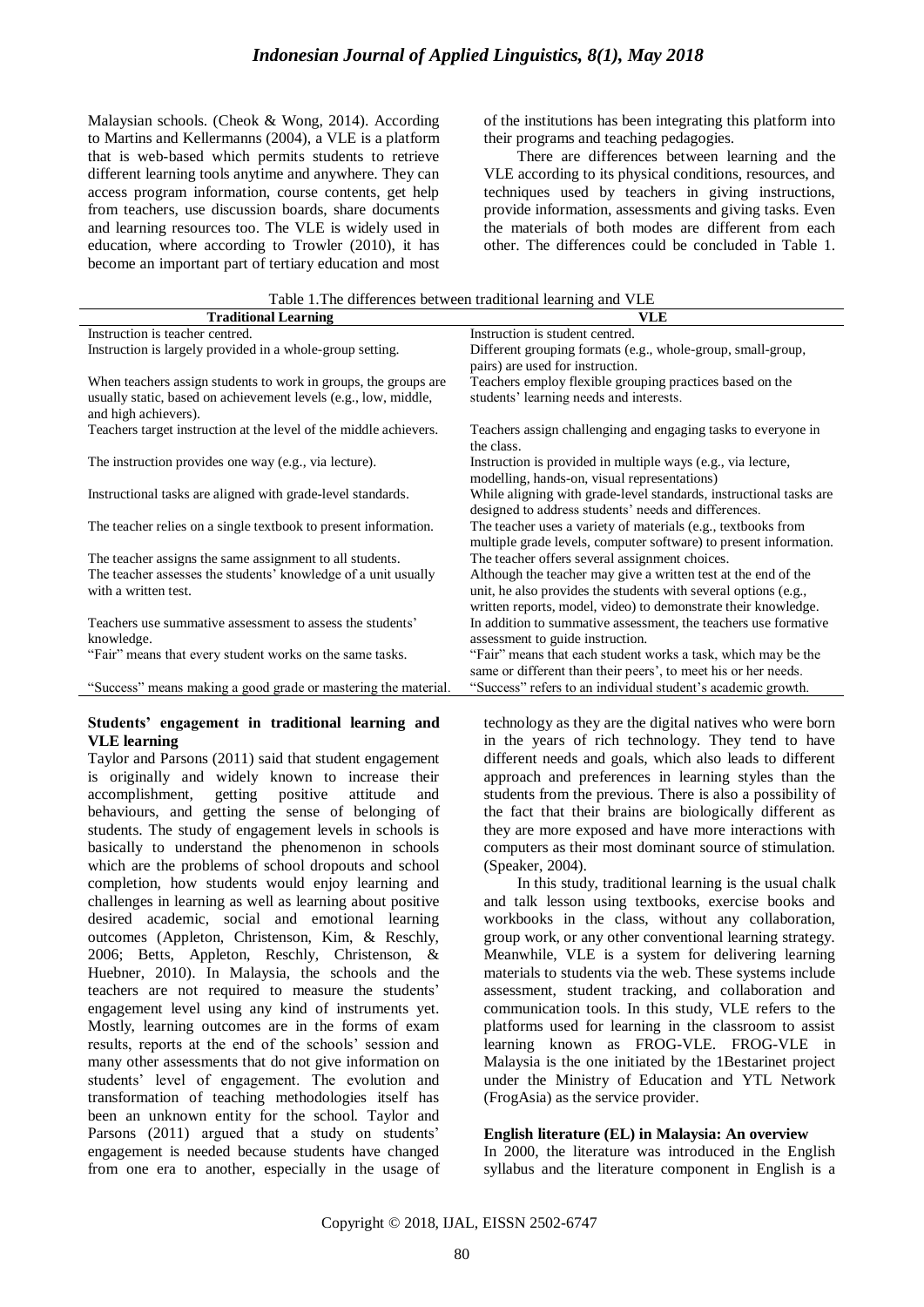part of the syllabus for the English in schools. (Ghazali, Setia, Muthusamy, & Jusoff, 2009). The National Education Blueprint (2013-2025) emphasizes that the literature as a resource of a total shift because literature could be seen as an instrument to encourage the success of the English subject and it is included in the national level examination (Harjander, 2014). The implementation of this policy has varied effects, both positive and negative.

One of the main challenges in learning EL are caused by the text itself, such as the language of the text, especially when there is a mismatch between the texts selected and students" language ability (Ghazali et.al., 2009). Struggling readers share the same problems which are weak comprehension, lack of interest and confidence (Arvidson & Blanco, 2004). Some studies have reported that students were seen to be passive and were unable to respond critically and literature lessons were often too teacher-centred and thus, labelling teachers to be dull and less creative. (Kaur, 2003; Ghazali, 2016; Suriya Kumar, 2004). Hwang and Embi (2007) proposed that if literature lessons are only fact-answer sessions where students are not guided and given opportunities to work with their friends and express their views and response that contributes to their language development and the appreciation of literature, then it is feared that the underlying aims and objectives of the literature component in English are doomed to fail. Kaur (2003) found that 48% of the teachers surveyed said that they lack knowledge about literature teaching methodology while only 51% indicated they had enough knowledge of literature.

# **Aim of the study**

English is a subject taught and learned in most of the primary and secondary schools in the world. Particularly, English is one of the core subjects in schools in Malaysia. The literature in English is one of the sub-sections in the Malaysian English Syllabus. In this study, the literature in English would comprise the learning of two poems, two short stories and a drama component in the form 4 English syllabus. The main element of this study is the students" engagement in the English literature classes. If student's engagement increase, the researched data can be used a decision making exertions in schools (Fredricks & McColskey, 2012).

Identifying the levels of engagement in both aspects gives teachers' answers on the measurements of the four dimensions of engagement (behavioural, cognitive, emotional and agentic engagement). In terms of the traditional learning that is used widely in Malaysia, it is rationale to identify students' engagement because students are different between eras. To see the level of engagement in this type of learning environment would fulfil the curious minds of teachers and practitioners on how traditional learning could engage the modern students. As for the VLEs, it somehow also gives ideas to the public on the mediation of technology, whether levels of engagement are enhanced or not. Acknowledging Zepke and Leach, (2010), the question whether there are differences between VLE or traditional learning on students' engagements is still vague and not highlighted because engagement is a very tricky thing to measure and it depends on content and context. Therefore, student engagement is a far reaching construct that can be variously defined. Thus, the main objective in this study is to compare the students' engagement activities in traditional learning and the VLE for the English literature subject. This study is based on two research questions:

- 1. What are the level of students' engagement activities (behavioural, cognitive, emotional and agentic) in traditional learning and the VLE for the English literature subject?
- 2. Which students' engagement activity is dominant in the traditional learning and the VLE for the English literature subject?

# **METHODS**

The research design was a descriptive study where the researcher used quantitative method in order to find the findings. The survey questionnaire on engagement was used in this study. The study was done in two phases where the survey will be given to students of both classes. The setting was in a secondary school in Kuala Lumpur, Malaysia where students aged 13-17 study in a government school. It is an urban school equipped with digital learning facilities and internet connection with the 1Bestarinet project ongoing in the school. 40% of the students in this school use the FROG-VLE in the classroom in various subjects including English literature. 80 students participated in the survey questionnaire. These students were chosen from one school. 40 students were from the traditional classroom where students do not use FROG-VLE in their English literature lesson and the other 40 students were from VLE classroom that uses the chromebooks to access the FROG-VLE site provided by the teacher. Secondary school students was chosen because they are aware of gadgets, computers technology and mature enough to handle VLE as their knowledge of the environment is wide enough for the study. The samples are selected purposely because all students have the same level of academic achievement, according to the streaming and the exam results of their mid-year examination.

The rationale for studying engagement in the EL subject is because many students in Malaysia learn EL to pass the examination and for the requirements of the school. In the end, they learn the literature classroom for the sake of answering question without having the engagement towards the subject. Also, EL was chosen in the study because it represents the overall learning outcome as mentioned in the Malaysian school syllabus for English which are learning from interpersonal use, learning for informational use and learning for aesthetic use. When students study English literature, all these outcomes will contribute to the learning process of the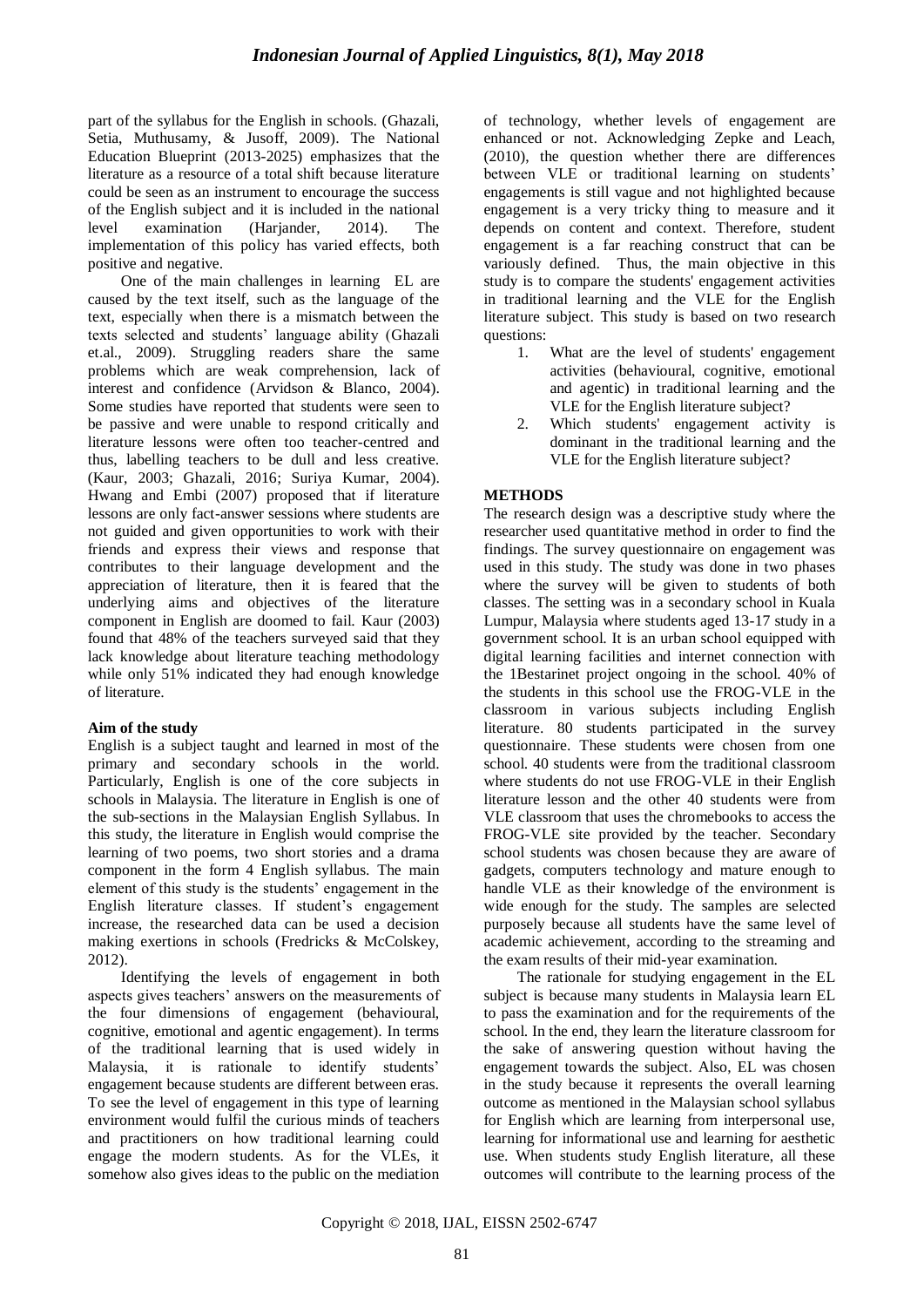English language itself. This is promoting the holistic aspect of learning the English language skills.

The students" questionnaire comprised of two main sections which are the demographic and engagement. The questionnaire was based on the School Engagement Measure (SEM) developed by Blumenfeld et al. (2005). The questionnaire focused on behavioural, emotional, cognitive engagement and agentic engagement based on the instructional strategy of the classroom. The instrument consists of 20 questions with five likert scale was also chosen because it is targeted to diverse kinds of schools. The scale measures high school students" self-reported effort or investment in particular classes, as reflected on their time spent on homework assignments and their attendance, concentration, and attention in class (Fredricks & McColskey, 2012). The result of Cronbach's alpha was .82; hence, these results showed that all items of questionnaires were considered as reliable and could be potentially used in other study (Mohd, 2005). Table 2 shows the reliability statistics-Cronbach alpha of the questionnaire.

Table 2. Reliability Statistics- Cronbach Alpha of questionnaire

| <b>Cronbach Alpha</b> | <b>Number of Items</b> |
|-----------------------|------------------------|
|                       |                        |

The data was put in SPSS version 21 and both populations of samples were identified by the descriptive analysis (percentage, mean and standard deviation). Ttest was carried out as t-test assesses whether the means of two groups are statistically different from each other. This analysis was appropriate whenever a comparison is made on the means of two groups.

In this study, the engagement is perceived by the self-determination theory. Self-determination theory proposes that when individuals are autonomously motivated in their actions, as opposed to being controlled to act, they will experience more interest, excitement, and confidence that will be manifested as enhanced performance and persistence (Ryan & Deci, 2000). According to Reeve (2012), self-determination theory addresses how students" inner resources interact with classroom conditions to result in varying levels of students" engagement. This framework shows that the researchers want to identify the two modes of instructional strategy on their level of engagement. The modes will be identified in terms of the four dimensions of engagement which are behavioural, cognitive, emotional and agentic engagement. The reason that all four dimensions of engagement will be studied is because each dimension plays a vital part in students' engagement and they complete the measurement of student engagement. Leaving any of the dimensions out would create an incomplete study as the dimensions represent different elements of the students. Also, the previous studies have complete measurements and instruments to study all the dimensions.

In the conceptual framework, no comparisons were made between the two modes of learning. This is because the study only will identify the level of engagement of the two modes of learning. Even though all the four dimensions of engagement are interrelated with each other (see figure 1), in this study, the four dimensions will not be studied in relation to each other. They will be studied individually and this study tends to find each dimension"s level on its own. Nevertheless, as stated above, all the four dimensions are important in determining the level of engagement of the modes of learning.

Meanwhile, traditional learning and VLE were chosen because they represent the modes that teachers in the schools are using. Traditional learning has been going on for centuries, while VLE has been introduced to the system in 2013. These two modes of learning represent the majority of what is happening in the Malaysian classroom at par. In this research, the agentic engagement will focus on how students give proactive, intentional, and constructive contribution into the flow of the learning activity (e.g., offering input, making suggestions) and how students are enriching the learning activity, rather than passively receiving it as a given. The behavioural engagement will be focused on on-task attention and concentration, effort, and persistence. The cognitive engagement refers to the use of sophisticated, deep, and personalized learning strategies (e.g., elaboration), seeking conceptual understanding rather than surface knowledge and use of self-regulatory strategies and the emotional engagement looks at the presence of task-facilitating emotions (e.g., interest, curiosity, and enthusiasm) and absence of taskwithdrawing emotions (e.g., distress, anger, frustration, anxiety, and fear). Therefore, the conceptual framework of this study could be concluded in Figure 1.

The levels of engagement activities in the traditional learning and the VLE frog for the English literature subject were analysed using the SPSS version 24. The results are tabulated according to the mean, standard deviation and the percentage. They are also given a paired t-test between the two groups of respondents. All the variables are given a value of 1) never  $(.00)$ , 2) on occasion  $(1.00)$ , 3) some of the time  $(2.00)$ , 4) most of the time  $(3.00)$  and 5) all of the time (4.00).

# **FINDINGS AND DISCUSSION**

**Research question 1: What are the level of students' engagement activities (behavioural, cognitive, emotional and agentic) in traditional learning and the VLE for the EL subject?**

# *The cognitive engagement findings*

The cognitive engagement consists of 5 items which are 1) ask questions to make sure I understand, 2) study EL at home when I don"t have a test, 3) watch TV shows related to lessons in class, 4) check my EL schoolwork for mistakes 5) read an extra book to learn more about EL lesson. Table 3 and Table 4 show the percentage, mean and standard deviation of these items which values from .00-4.00.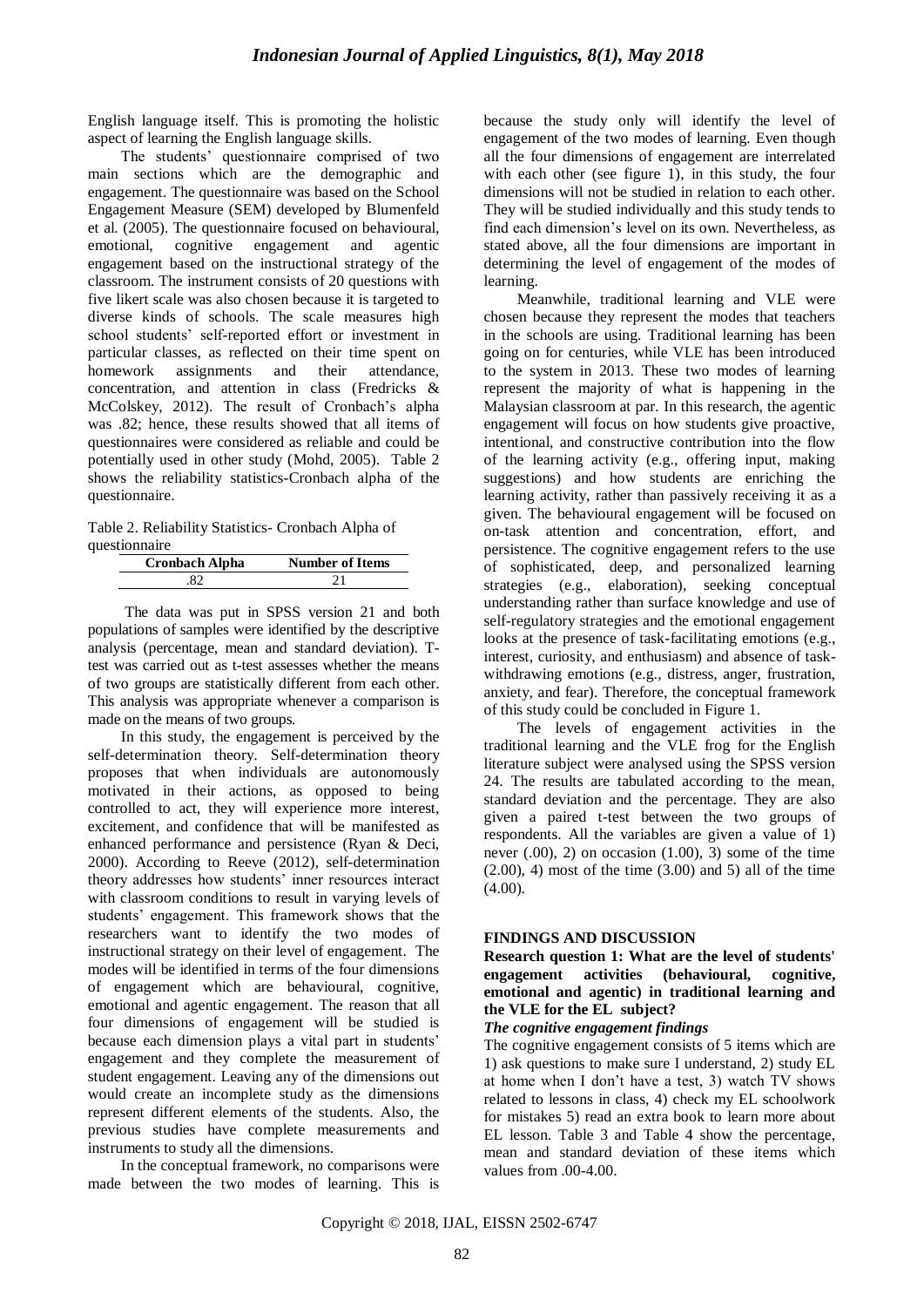

Figure 1. Conceptual Framework of the four dimensions of engagement in the traditional learning and VLE

|                | Table 5. Percentage of cognitive engagement from both classes |                  |                 |         |
|----------------|---------------------------------------------------------------|------------------|-----------------|---------|
| N <sub>0</sub> | <b>Items</b>                                                  | <b>Indicator</b> | Traditional (%) | VLE( %) |
| 1              | Ask questions to make sure I understand                       | Never            | 0.0             | 2.5     |
|                |                                                               | On occasion      | 15.0            | 12.5    |
|                |                                                               | Some of the time | 40.0            | 30.0    |
|                |                                                               | Most of the time | 25.0            | 42.5    |
|                |                                                               | All of the time  | 20.0            | 12.5    |
| 2.             | Study EL at home even when I don't have a test                | Never            | 12.5            | 10.0    |
|                |                                                               | On occasion      | 40.0            | 27.5    |
|                |                                                               | Some of the time | 30.0            | 42.5    |
|                |                                                               | Most of the time | 12.5            | 12.5    |
|                |                                                               | All of the time  | 5.0             | 7.5     |
| 3.             | Watch TV shows related to lessons in class                    | Never            | 20.0            | 12.5    |
|                |                                                               | On occasion      | 22.5            | 37.5    |
|                |                                                               | Some of the time | 32.5            | 42.5    |
|                |                                                               | Most of the time | 20.0            | 5.0     |
|                |                                                               | All of the time  | 5.0             | 2.5     |
| 4.             | Check my EL schoolwork for mistakes                           | Never            | 10.0            | 5.0     |
|                |                                                               | On occasion      | 27.5            | 25.0    |
|                |                                                               | Some of the time | 50.0            | 55.0    |
|                |                                                               | Most of the time | 10.0            | 10.0    |
|                |                                                               | All of the time  | 2.5             | 5.0     |
| 5.             | Read extra book to learn more about EL lesson                 | Never            | 10.0            | 12.5    |
|                |                                                               | On occasion      | 35.0            | 30.0    |
|                |                                                               | Some of the time | 35.0            | 22.5    |
|                |                                                               |                  |                 |         |
|                |                                                               | Most of the time | 17.5            | 32.5    |
|                |                                                               | All of the time  | 2.5             | 2.5     |

|  | Table 3. Percentage of cognitive engagement from both classes |  |  |
|--|---------------------------------------------------------------|--|--|
|  |                                                               |  |  |

#### *The behavioural engagement findings*

The behavioural engagement consists of 4 items which are 1) pay attention in EL class, 2) act as if I am working in EL class, 3) follow the rules in EL class and 4) get in trouble during EL class. Table 5 and Table 6 show the mean and standard deviation of these items which values from .00-4.00.

Based on Table 5 and 6, the percentage and mean of the FROG-VLE class proved to be higher than the traditional class. The standard deviation of the FROG-VLE class is also lower than the traditional class. This shows that again, the FROG-VLE environment may affect the behavioural engagement of the students, as the pay attention, follow the rules and do not get in trouble in the class. This also mirrors a person"s predisposition or attitude reflecting his tendency to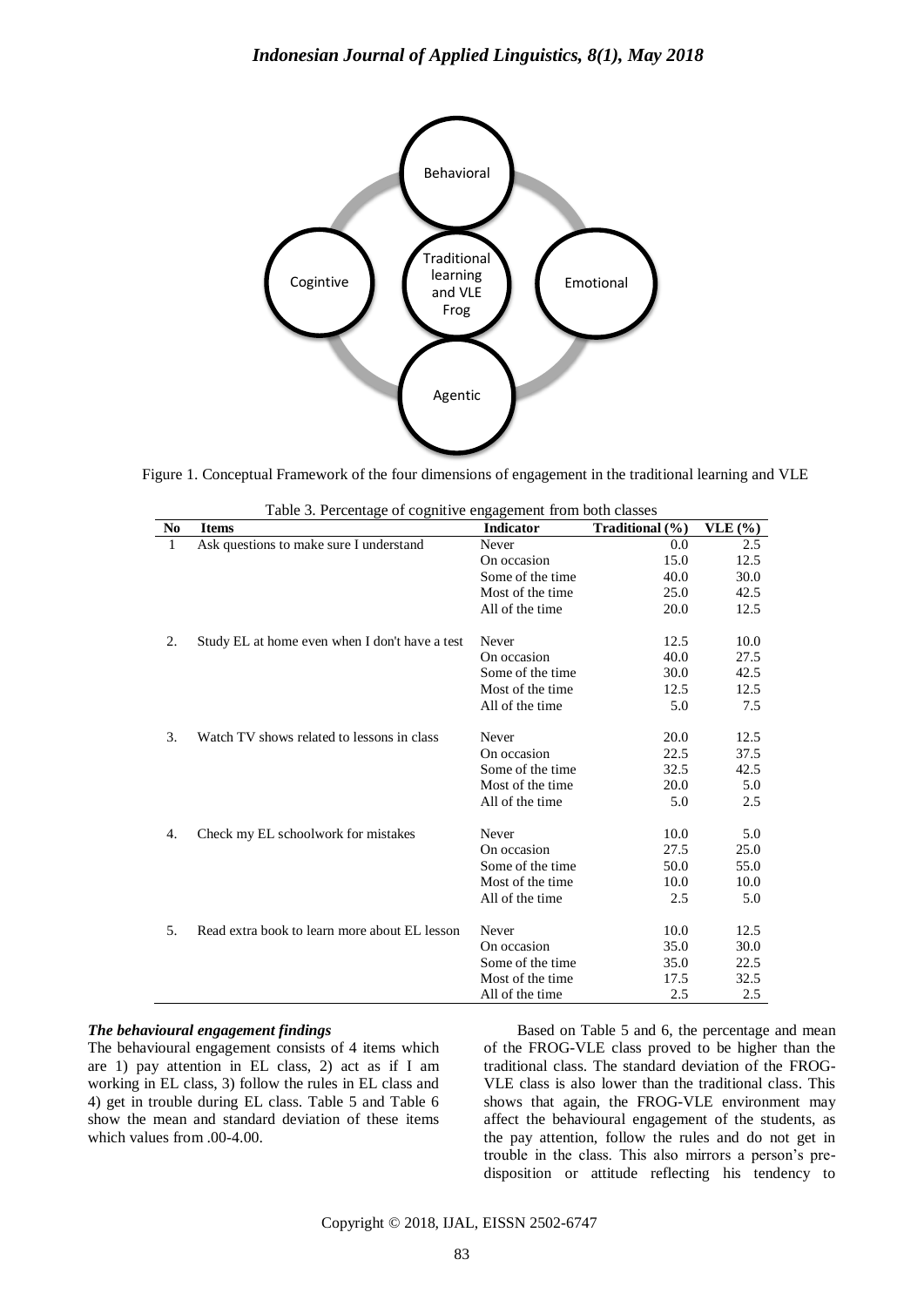experiment with and to adopt new information technologies independently of the communicated experience of others (Schillewaert, Ahearne, Frambach, & Moenaert, 2005).

|     | Table 4. Mean and standard deviation of the cognitive engagement in both classes |      |                    |                 |
|-----|----------------------------------------------------------------------------------|------|--------------------|-----------------|
| No. | <b>Items</b>                                                                     |      | <b>Traditional</b> | <b>VLE-Frog</b> |
|     | Ask questions to make sure I understand                                          | Mean | 2.50               | 2.50            |
|     |                                                                                  | SD   | .99                | .96             |
| 2.  | Study EL at home when I don't have a test                                        | Mean | 1.58               | 1.80            |
|     |                                                                                  | SD.  | 1.03               | 1.04            |
| 3.  | Watch TV shows related to lessons in class                                       | Mean | 1.68               | 1.48            |
|     |                                                                                  | SD.  | 1.16               | .88             |
| 4.  | Check my EL schoolwork for mistakes                                              | Mean | 1.68               | 1.85            |
|     |                                                                                  | SD   | .89                | .86             |
| .5  | Read an extra book to learn more about EL lesson                                 | Mean | 1.68               | 1.83            |
|     |                                                                                  | SD   | .97                | 1.11            |

|                | Table 5. Fercentage of the behavioural engagement in both classes. |                   |                 |                |
|----------------|--------------------------------------------------------------------|-------------------|-----------------|----------------|
| N <sub>0</sub> | <b>Items</b>                                                       | Indicator         | Traditional (%) | <b>VLE</b> (%) |
| 1              | Pay attention in class                                             | Never             | 0.0             | 0.0            |
|                |                                                                    | On occasion       | 7.5             | 0.0            |
|                |                                                                    | Some of the time  | 27.5            | 20.0           |
|                |                                                                    | Most of the time. | 62.5            | 45.0           |
|                |                                                                    | All of the time   | 2.5             | 35.0           |
| 2.             | Act as if I am working in EL class                                 | Never             | 40.0            | 57.5           |
|                |                                                                    | On occasion       | 40.0            | 35.0           |
|                |                                                                    | Some of the time  | 15.0            | 5.0            |
|                |                                                                    | Most of the time  | 5.0             | 2.5            |
|                |                                                                    | All of the time   | 0.0             | 0.0            |
| 3.             | Follow the rules in EL class                                       | Never             | 2.5             | 0.0            |
|                |                                                                    | On occasion       | 5.0             | 0.0            |
|                |                                                                    | Some of the time  | 35.0            | 7.5            |
|                |                                                                    | Most of the time. | 35.0            | 32.5           |
|                |                                                                    | All of the time   | 22.5            | 60.0           |
| 4.             | Get in trouble in EL class                                         | Never             | 20.0            | 60.0           |
|                |                                                                    | On occasion       | 35.0            | 40.0           |
|                |                                                                    | Some of the time  | 25.0            | 15.0           |
|                |                                                                    | Most of the time. | 20.0            | 0.0            |
|                |                                                                    | All of the time   | 0.0             | 0.0            |

Table 5. Percentage of the behavioural engagement in both classes.

|  |  |  | Table 6. Mean and standard deviation of the behavioural engagement in both classes |  |
|--|--|--|------------------------------------------------------------------------------------|--|
|  |  |  |                                                                                    |  |

| No. | <b>Items</b>                       |      | <b>Traditional</b> | <b>VLE-Frog</b> |
|-----|------------------------------------|------|--------------------|-----------------|
| 1.  | Pay attention in EL class          | Mean | 2.60               | 3.15            |
|     |                                    | SD   | .67                | .73             |
| 2.  | Act as if I am working in EL class | Mean | 3.15               | 3.50            |
|     |                                    | SD   | .86                | .72             |
| 3.  | Follow the rules in EL class       | Mean | 2.70               | 3.53            |
|     |                                    | SD   | .97                | .64             |
| 4.  | Get in trouble during EL class     | Mean | 2.50               | 3.50            |
|     |                                    | SD   | 1.00               | .72             |

### *The emotional engagement findings*

The emotional engagement consists of 6 items which are 1) feel happy in EL classes 2) feel bored in EL classes, 3) feel excited by the work in EL classes, 4) like being in EL classes, 5) Interested in the work in EL classes and 6) EL class is a fun place to be. Table 7 and Table 8 show the mean and standard deviation of these items values from .00-4.00.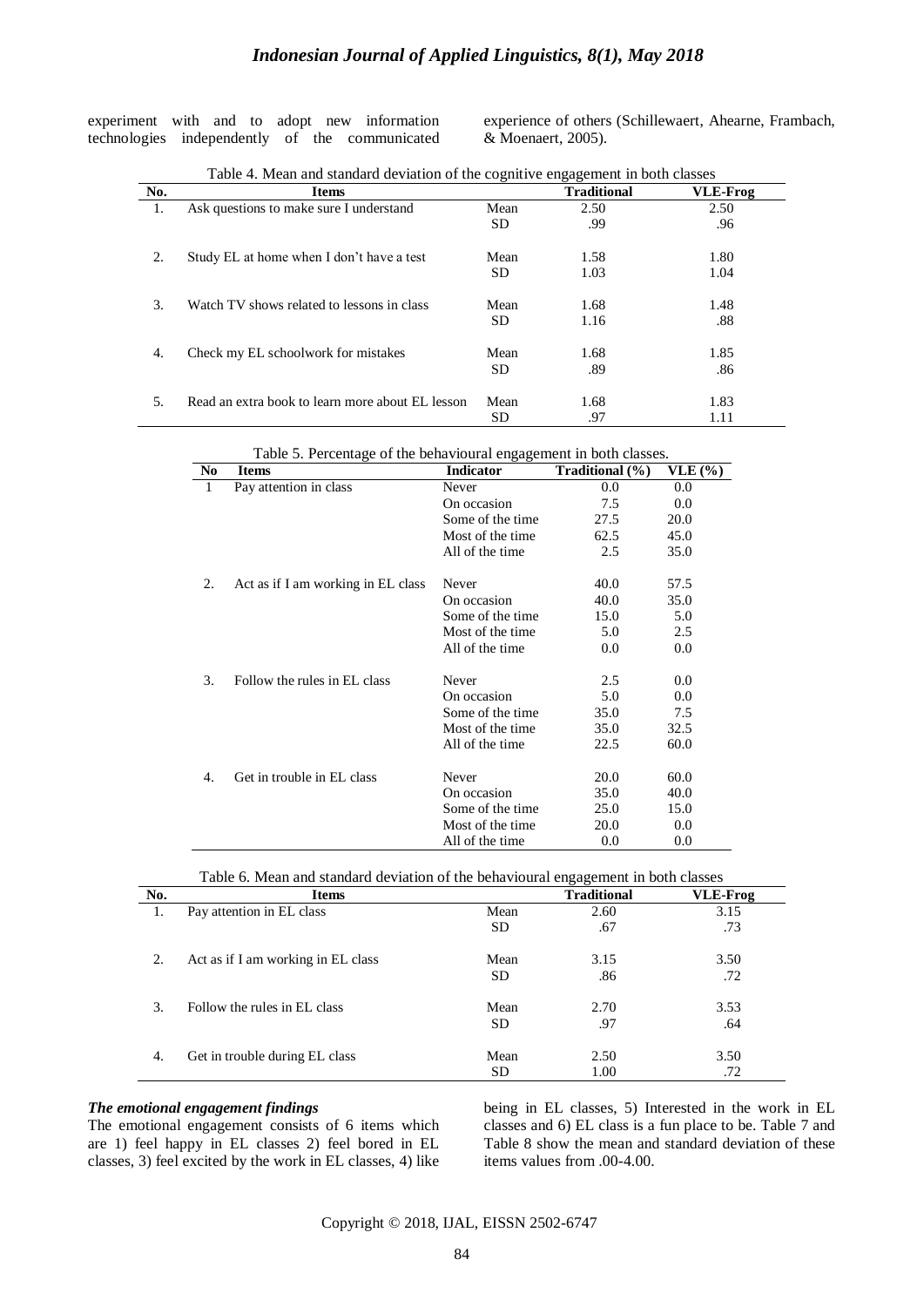| <b>Indonesian Journal of Applied Linguistics, 8(1), May 2018</b> |  |  |  |  |
|------------------------------------------------------------------|--|--|--|--|
|------------------------------------------------------------------|--|--|--|--|

| N <sub>0</sub> | <b>Items</b>                           | <b>Indicator</b> | Traditional (%) | VLE( %) |
|----------------|----------------------------------------|------------------|-----------------|---------|
| 1              | Feel happy in EL classes               | Never            | 0.0             | 0.0     |
|                |                                        | On occasion      | 7.5             | 0.0     |
|                |                                        | Some of the time | 32.5            | 32.5    |
|                |                                        | Most of the time | 37.5            | 30.0    |
|                |                                        | All of the time  | 22.5            | 37.5    |
| 2.             | Feel bored in EL classes               | Never            | 20.0            | 40.0    |
|                |                                        | On occasion      | 35.0            | 32.5    |
|                |                                        | Some of the time | 40.0            | 25.5    |
|                |                                        | Most of the time | 5.0             | 2.5     |
|                |                                        | All of the time  | 0.0             | 0.0     |
| 3.             | Feel excited by the work in EL classes | Never            | 2.5             | 2.5     |
|                |                                        | On occasion      | 17.5            | 7.5     |
|                |                                        | Some of the time | 35.0            | 17.5    |
|                |                                        | Most of the time | 35.0            | 40.0    |
|                |                                        | All of the time  | 10.0            | 32.5    |
| 4.             | Like being in EL classes               | Never            | 5.0             | 0.0     |
|                |                                        | On occasion      | 15.0            | 7.5     |
|                |                                        | Some of the time | 17.5            | 32.5    |
|                |                                        | Most of the time | 50.0            | 50.0    |
|                |                                        | All of the time  | 12.5            | 10.0    |
| 5.             | Interested in the work in EL classes   | Never            | 7.5             | 2.5     |
|                |                                        | On occasion      | 12.5            | 10.0    |
|                |                                        | Some of the time | 32.5            | 45.0    |
|                |                                        | Most of the time | 47.5            | 37.5    |
|                |                                        | All of the time  | 0.0             | 5.0     |
| 6.             | EL class is a fun place to be          | Never            | 0.0             | 2.5     |
|                |                                        | On occasion      | 25.0            | 2.5     |
|                |                                        | Some of the time | 17.5            | 30.0    |
|                |                                        | Most of the time | 32.5            | 37.5    |
|                |                                        | All of the time  | 25.0            | 27.5    |

|  | Table 7. Percentage of the emotional engagement in both classes. |  |
|--|------------------------------------------------------------------|--|
|  |                                                                  |  |

Table 8. Mean and standard deviation of the emotional engagement in both classes

| No. | <b>Items</b>                           |      | <b>Traditional</b> | <b>VLE-Frog</b> |
|-----|----------------------------------------|------|--------------------|-----------------|
| 1.  | Feel happy in EL classes               | Mean | 2.75               | 3.05            |
|     |                                        | SD.  | .90                | .85             |
| 2.  | Feel bored in EL classes.              | Mean | 2.70               | 3.10            |
|     |                                        | SD.  | .85                | .87             |
| 3.  | Feel excited by the work in EL classes | Mean | 2.32               | 2.93            |
|     |                                        | SD.  | .97                | 1.02            |
| 4.  | Like being in EL classes               | Mean | 2.50               | 2.63            |
|     |                                        | SD.  | 1.06               | .77             |
| 5.  | Interested in the work in EL classes   | Mean | 2.20               | 2.33            |
|     |                                        | SD.  | .94                | .83             |
| 6.  | EL class is a fun place to be          | Mean | 2.58               | 2.85            |
|     |                                        | SD   | 1.13               | .95             |

Based on Table 7 and 8, the emotional engagement between the two classes also fluctuates and from the findings, the FROG-VLE again proved to have higher percentage and mean of emotional engagement and the SD for FROG-VLE is lower than the traditional classroom. Although the difference was only 0.29 (mean) and 0.8 (SD), there is still a difference in the results. This shows that the FROG-VLE once again, has

a higher engagement level in terms of the emotional dissection.

### *The agentic engagement findings*

The agentic engagement consists of 5 items which are 1) contribute to the discussions in EL classes, 2) like to have meaningful discussion in my EL classes, 3) I would respond to teacher' questions, 4) EL classes have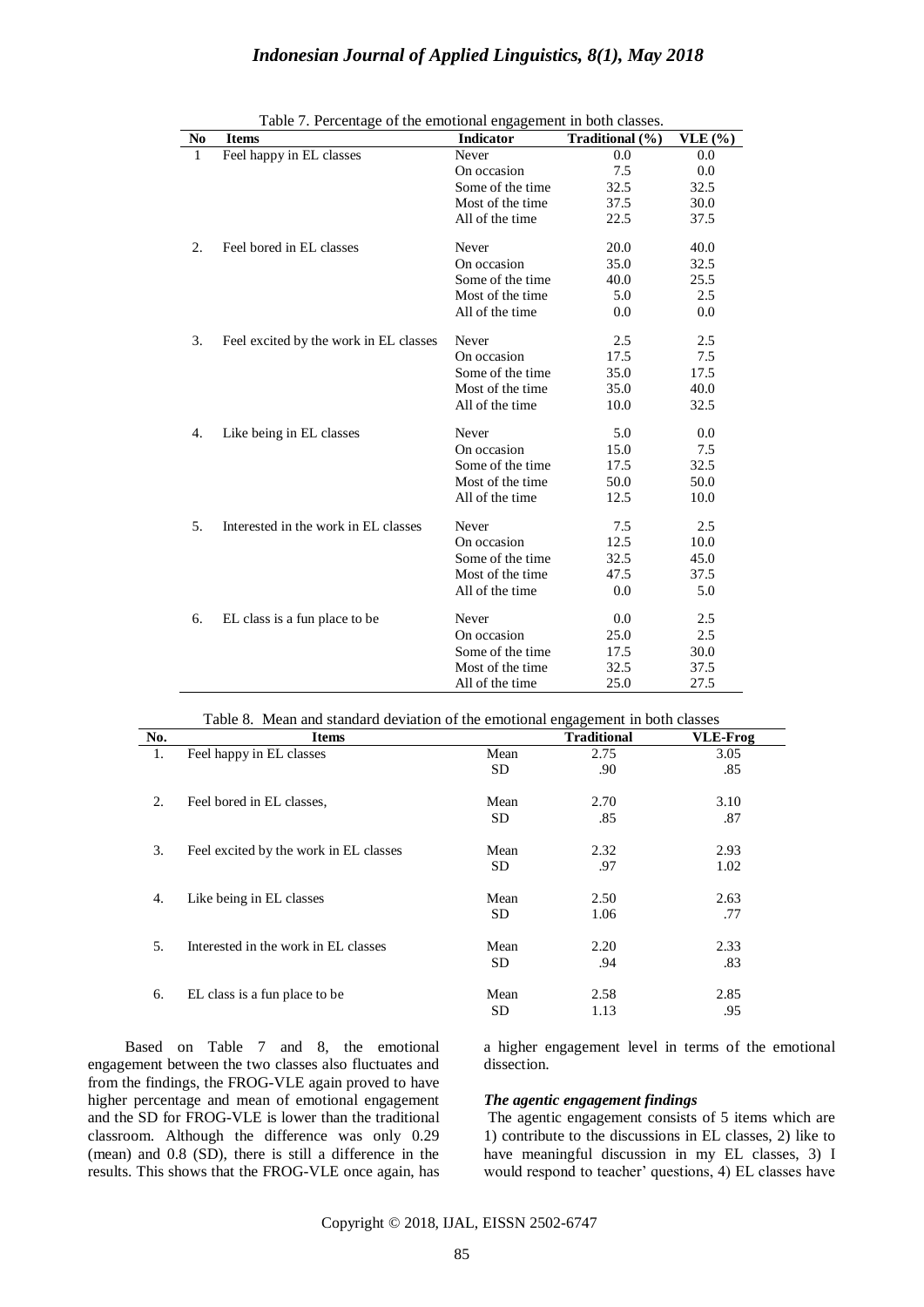# *Indonesian Journal of Applied Linguistics, 8(1), May 2018*

made me more confident to speak out, and 5) encourage friends to contribute in discussions during EL classes.

Table 9 and Table 10 show the mean and standard deviation of these items which values from .00-4.00.

| Like to have meaningful discussion in my EL classes<br>2.5<br>1<br>Never<br>0.0<br>15.0<br>2.5<br>On occasion<br>Some of the time<br>47.5<br>27.5<br>32.5<br>37.5<br>Most of the time.<br>32.5<br>All of the time<br>2.5<br>2.<br>Contribute to the discussion in EL classes<br>Never<br>0.0<br>2.5<br>20.0<br>10.0<br>On occasion<br>37.5<br>37.5<br>Some of the time<br>Most of the time<br>27.5<br>47.5<br>15.0<br>2.5<br>All of the time<br>3.<br>I would respond to teacher's question<br>Never<br>2.5<br>0.0<br>10.0<br>0.0<br>On occasion<br>Some of the time<br>37.5<br>15.0<br>42.5<br>Most of the time<br>27.5<br>22.5<br>42.5<br>All of the time<br>EL classes have made me more confident to speak out<br>2.5<br>2.5<br>Never<br>4.<br>17.5<br>5.0<br>On occasion<br>Some of the time<br>30.0<br>45.0<br>30.0<br>Most of the time<br>40.0<br>7.5<br>All of the time<br>20.0<br>Encourage friends to contribute in discussions during EL classes<br>Never<br>2.5<br>5.0<br>5.<br>22.5<br>7.5<br>On occasion<br>Some of the time<br>27.5<br>30.0<br>Most of the time<br>37.5<br>37.5<br>All of the time<br>7.5<br>22.5 | N <sub>0</sub> | <b>Items</b> | <b>Indicator</b> | Traditional (%) | VLE $(% )$ |
|----------------------------------------------------------------------------------------------------------------------------------------------------------------------------------------------------------------------------------------------------------------------------------------------------------------------------------------------------------------------------------------------------------------------------------------------------------------------------------------------------------------------------------------------------------------------------------------------------------------------------------------------------------------------------------------------------------------------------------------------------------------------------------------------------------------------------------------------------------------------------------------------------------------------------------------------------------------------------------------------------------------------------------------------------------------------------------------------------------------------------------|----------------|--------------|------------------|-----------------|------------|
|                                                                                                                                                                                                                                                                                                                                                                                                                                                                                                                                                                                                                                                                                                                                                                                                                                                                                                                                                                                                                                                                                                                                  |                |              |                  |                 |            |
|                                                                                                                                                                                                                                                                                                                                                                                                                                                                                                                                                                                                                                                                                                                                                                                                                                                                                                                                                                                                                                                                                                                                  |                |              |                  |                 |            |
|                                                                                                                                                                                                                                                                                                                                                                                                                                                                                                                                                                                                                                                                                                                                                                                                                                                                                                                                                                                                                                                                                                                                  |                |              |                  |                 |            |
|                                                                                                                                                                                                                                                                                                                                                                                                                                                                                                                                                                                                                                                                                                                                                                                                                                                                                                                                                                                                                                                                                                                                  |                |              |                  |                 |            |
|                                                                                                                                                                                                                                                                                                                                                                                                                                                                                                                                                                                                                                                                                                                                                                                                                                                                                                                                                                                                                                                                                                                                  |                |              |                  |                 |            |
|                                                                                                                                                                                                                                                                                                                                                                                                                                                                                                                                                                                                                                                                                                                                                                                                                                                                                                                                                                                                                                                                                                                                  |                |              |                  |                 |            |
|                                                                                                                                                                                                                                                                                                                                                                                                                                                                                                                                                                                                                                                                                                                                                                                                                                                                                                                                                                                                                                                                                                                                  |                |              |                  |                 |            |
|                                                                                                                                                                                                                                                                                                                                                                                                                                                                                                                                                                                                                                                                                                                                                                                                                                                                                                                                                                                                                                                                                                                                  |                |              |                  |                 |            |
|                                                                                                                                                                                                                                                                                                                                                                                                                                                                                                                                                                                                                                                                                                                                                                                                                                                                                                                                                                                                                                                                                                                                  |                |              |                  |                 |            |
|                                                                                                                                                                                                                                                                                                                                                                                                                                                                                                                                                                                                                                                                                                                                                                                                                                                                                                                                                                                                                                                                                                                                  |                |              |                  |                 |            |
|                                                                                                                                                                                                                                                                                                                                                                                                                                                                                                                                                                                                                                                                                                                                                                                                                                                                                                                                                                                                                                                                                                                                  |                |              |                  |                 |            |
|                                                                                                                                                                                                                                                                                                                                                                                                                                                                                                                                                                                                                                                                                                                                                                                                                                                                                                                                                                                                                                                                                                                                  |                |              |                  |                 |            |
|                                                                                                                                                                                                                                                                                                                                                                                                                                                                                                                                                                                                                                                                                                                                                                                                                                                                                                                                                                                                                                                                                                                                  |                |              |                  |                 |            |
|                                                                                                                                                                                                                                                                                                                                                                                                                                                                                                                                                                                                                                                                                                                                                                                                                                                                                                                                                                                                                                                                                                                                  |                |              |                  |                 |            |
|                                                                                                                                                                                                                                                                                                                                                                                                                                                                                                                                                                                                                                                                                                                                                                                                                                                                                                                                                                                                                                                                                                                                  |                |              |                  |                 |            |
|                                                                                                                                                                                                                                                                                                                                                                                                                                                                                                                                                                                                                                                                                                                                                                                                                                                                                                                                                                                                                                                                                                                                  |                |              |                  |                 |            |
|                                                                                                                                                                                                                                                                                                                                                                                                                                                                                                                                                                                                                                                                                                                                                                                                                                                                                                                                                                                                                                                                                                                                  |                |              |                  |                 |            |
|                                                                                                                                                                                                                                                                                                                                                                                                                                                                                                                                                                                                                                                                                                                                                                                                                                                                                                                                                                                                                                                                                                                                  |                |              |                  |                 |            |
|                                                                                                                                                                                                                                                                                                                                                                                                                                                                                                                                                                                                                                                                                                                                                                                                                                                                                                                                                                                                                                                                                                                                  |                |              |                  |                 |            |
|                                                                                                                                                                                                                                                                                                                                                                                                                                                                                                                                                                                                                                                                                                                                                                                                                                                                                                                                                                                                                                                                                                                                  |                |              |                  |                 |            |
|                                                                                                                                                                                                                                                                                                                                                                                                                                                                                                                                                                                                                                                                                                                                                                                                                                                                                                                                                                                                                                                                                                                                  |                |              |                  |                 |            |
|                                                                                                                                                                                                                                                                                                                                                                                                                                                                                                                                                                                                                                                                                                                                                                                                                                                                                                                                                                                                                                                                                                                                  |                |              |                  |                 |            |
|                                                                                                                                                                                                                                                                                                                                                                                                                                                                                                                                                                                                                                                                                                                                                                                                                                                                                                                                                                                                                                                                                                                                  |                |              |                  |                 |            |
|                                                                                                                                                                                                                                                                                                                                                                                                                                                                                                                                                                                                                                                                                                                                                                                                                                                                                                                                                                                                                                                                                                                                  |                |              |                  |                 |            |
|                                                                                                                                                                                                                                                                                                                                                                                                                                                                                                                                                                                                                                                                                                                                                                                                                                                                                                                                                                                                                                                                                                                                  |                |              |                  |                 |            |

|  |  | Table 9. Percentage of agentic engagement in both classes |
|--|--|-----------------------------------------------------------|
|  |  |                                                           |

| Table 10. Mean and standard deviation of the agentic engagement in both classes. |  |
|----------------------------------------------------------------------------------|--|
|                                                                                  |  |

| No. | <b>Items</b>                                    |      | <b>Traditional</b> | <b>VLE-Frog</b> |
|-----|-------------------------------------------------|------|--------------------|-----------------|
| 1.  | Contribute to the discussions in EL classes     | Mean | 2.18               | 2.38            |
|     |                                                 | SD.  | .81                | .81             |
| 2.  | Like to have meaningful discussion in my EL     | Mean | 2.38               | 3.00            |
|     | classes                                         | SD.  | .98                | .85             |
| 3.  | I would respond to teacher' questions           | Mean | 2.58               | 3.28            |
|     |                                                 | SD.  | 1.04               | .72             |
| 4.  | EL classes have made me more confident to speak | Mean | 2.48               | 2.45            |
|     | out                                             | SD.  | 1.09               | .81             |
| 5.  | Encourage friends to contribute in discussions  | Mean | 2.25               | 2.65            |
|     | during EL classes                               | SD   | .98                | 1.08            |
| 6.  | Contribute to the discussions in EL classes     | Mean | 2.18               | 2.38            |
|     |                                                 | SD   | .81                | .81             |

The final division studied which is the agentic engagement also shows the finding of the same as all the other three divisions of engagement where the percentage and mean of the FROG-VLE class was proven to be higher than the traditional class and the SD is lower than the traditional class. The agentic engagement of both classes differs as the student in the FROG-VLE class has proven to be more interactive and responding towards discussion on the EL lessons. This may be caused by the FROG-VLE interface that allows

students to interact with each other and not just orally. They have many applications that could help them do so and their ability to browse for information allows them to be able to argue that information in class on the spot.

### **Research question 2 : Which students' engagement activity is dominant in the traditional learning and the VLE for the English literature subject?**

A paired-samples T-test was conducted to compare the engagement score in EL lessons for traditional classroom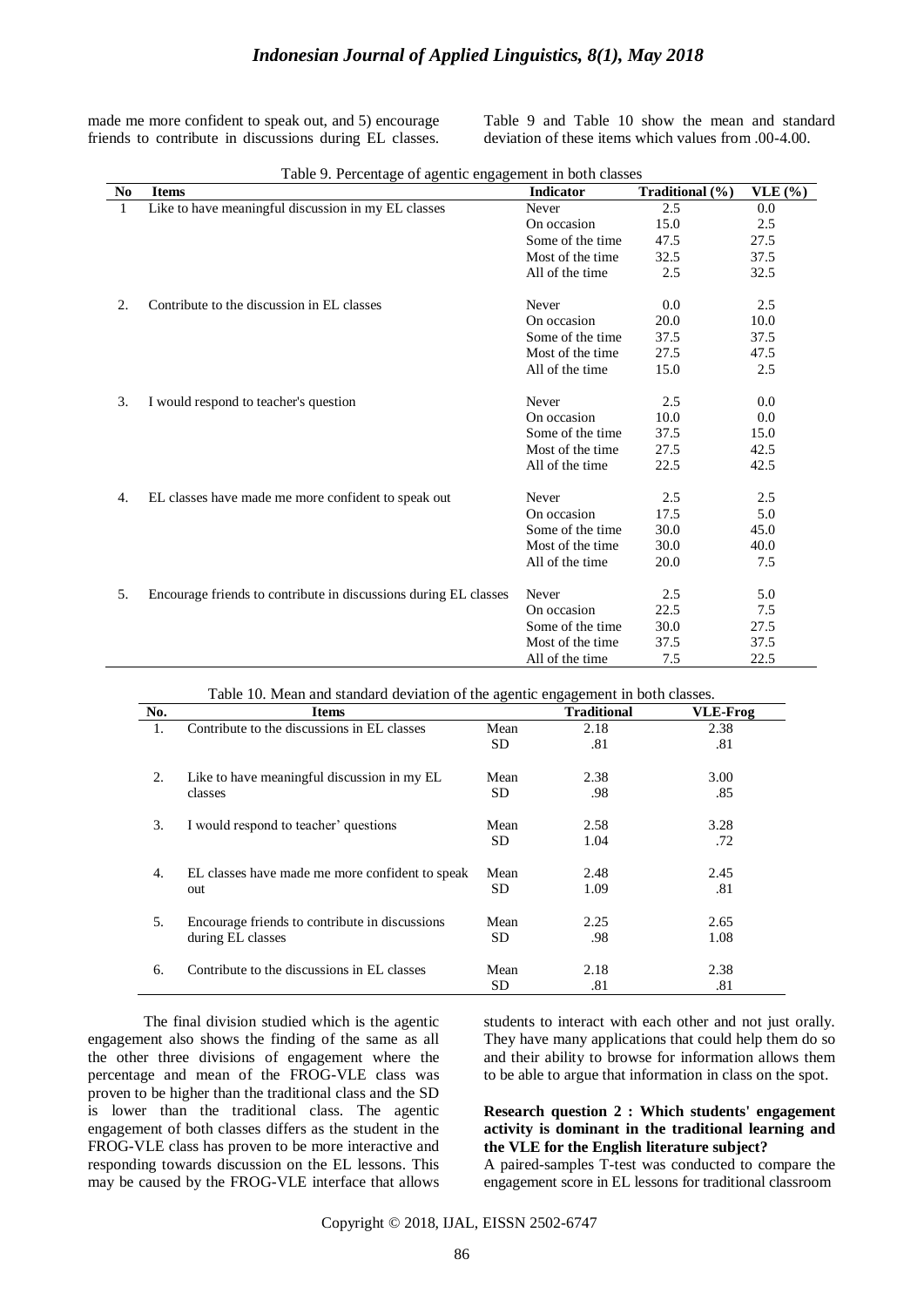| Table 11. Paired sample statistic of traditional and VLE Frog classes |                                            |       |    |                       |       |                                                                  |         |  |                        |
|-----------------------------------------------------------------------|--------------------------------------------|-------|----|-----------------------|-------|------------------------------------------------------------------|---------|--|------------------------|
|                                                                       | <b>Class condition Mean</b>                |       | N  | <b>Std. Deviation</b> |       | <b>Std. Error Mean</b>                                           |         |  |                        |
|                                                                       | <b>FROG-VLE</b>                            | 53.90 | 40 | 6.71                  |       | 1.06                                                             |         |  |                        |
|                                                                       | Traditional                                | 46.48 | 40 | 10.30                 |       | 1.63                                                             |         |  |                        |
|                                                                       |                                            |       |    |                       |       |                                                                  |         |  |                        |
|                                                                       |                                            |       |    |                       |       | Table 12. Paired sample test of traditional and VLE Frog classes |         |  |                        |
| <b>Paired Differences</b>                                             |                                            |       |    |                       |       |                                                                  |         |  |                        |
| 95% Confidence Interval                                               |                                            |       |    |                       |       |                                                                  |         |  |                        |
|                                                                       |                                            |       |    |                       |       | of the Difference                                                |         |  |                        |
| <b>Class condition</b>                                                | <b>Mean Std. Deviation Std. Error Mean</b> |       |    |                       | Lower | <b>Upper</b>                                                     |         |  | $df$ Sig. $(2-tailed)$ |
| FROG-VLE class -                                                      | 7.43                                       | 10.68 |    | 1.69                  | 4.01  | 10.84                                                            | 4.40.39 |  | .000                   |
| <b>Traditional class</b>                                              |                                            |       |    |                       |       |                                                                  |         |  |                        |

and FROG-VLE classroom conditions. After the data was analysed, the results are tabulated in Table 11 and Table 12.

Based on Table 11 and Table 12, it could be seen that there was a significant difference in the scores for FROG-VLE class (M=53.90, SD=6.71) and traditional class (M=46.48, SD=10.30) conditions; t (39)=4.398, p = .000. These results suggest that FROG-VLE involvement really does have an impact on student" engagement. Specifically, the results suggest that when students use FROG-VLE in their EL lessons, they are more engaged towards the lesson.

Overall, from the findings above, it can be concluded that the usage of the FROG-VLE has proven that the engagement level is higher than the traditional class. This is already proven by Ramsey (2003), who supports claims that the VLE can contribute to improved engagements between tutors and learners. Bryson and Hand (2007) concluded that students are more likely to engage if they are supported by teachers who establish inviting learning environments, demand high standards, challenge, and make them freely available to discuss academic progress. The VLE learning environment has these elements as it highly promotes teachers who have different learning environments rather than just sticking to traditional methods and textbooks in the classroom. Teachers and educators could not expect the students to just sit and listen to hours of lectures in the traditional classroom. Brown (2000) stated that kids today will not just sit down in the class listening to lectures and lessons, instead they multitask, 'multiprocess' and do things simultaneously in their brain like listening to music while surfing the web or reading information. This study is not proving that the FROG-VLE is better at enhancing students" engagement in lessons, but it is recommended as one of the platform to engage students, if used wisely and correctly.

Student engagement has been found to be the key to preventing dropout (Alexander, Entwisle & Horsey, 1997). The dropout rate in schools has not been highlighted in this study, but it overlaps the idea of not wanting to be engaged in the school, and students prefer not going to school. There is nothing that would benefit them if they go to school, so studying and being aware of the students" engagement could benefit the educational outcome of the students and also the institution (Appleton, Christenson, & Furlong, 2008). By valuing educational outcome, students could see that education is a lifelong learning process and continue to excel to higher levels of institutions and further their studies better. As such, this study showed all four dimensions of engagement existed in both the traditional classroom and the FROG-VLE classroom. The question on which method is better than the other is not important, but it is vital to understand on how some features in the method could lead to engagement in the classroom. At the end of the day, students will choose to be engaged with what they prefer most, be it traditional or the FROG-VLE classroom, as it solely depends on the practitioner to justify the lesson.

The findings of this research could reveal the impact of the methods of traditional and VLE classrooms. Looking back at the purpose of the technology mediated learning and not forgetting the traditional learning, teachers are obviously given choices in their pedagogy and methodology of teaching (Ace, 2007). This is the reveal of how some features in the method could lead to engagement in the classroom. Teachers could experiment, initiate, revert, convert or adapt the FROG-VLE or the traditional classroom with<br>their pedagogical knowledge for engagement their pedagogical knowledge for engagement establishment. Besides getting more insight from students, teachers can plan further their lesson plans and try things or activities that could work for the engagement (Noraini, Hani & Che, 2013). Also, it could provide comments and honest opinion from students so that the English teachers could do something for engagement in the English literature class rather than just dull text reading and silent thinking.

# **CONCLUSIONS AND RECOMMENDATIONS**

The finding of this research has shown the existence and consistence of the four dimensions of engagement in the classroom. In the meantime, the usage of the FROG-VLE has proven that the engagement level is higher than the traditional class. Looking back at the dimensions based on self-determination theory, all these four dimensions do exist in the both the classes. For the cognitive engagement, according to Reeve (2012), this dimension has to focus on the use of sophisticated, deep and personalized learning. This could be seen when respondent answered the questionnaire on "making sure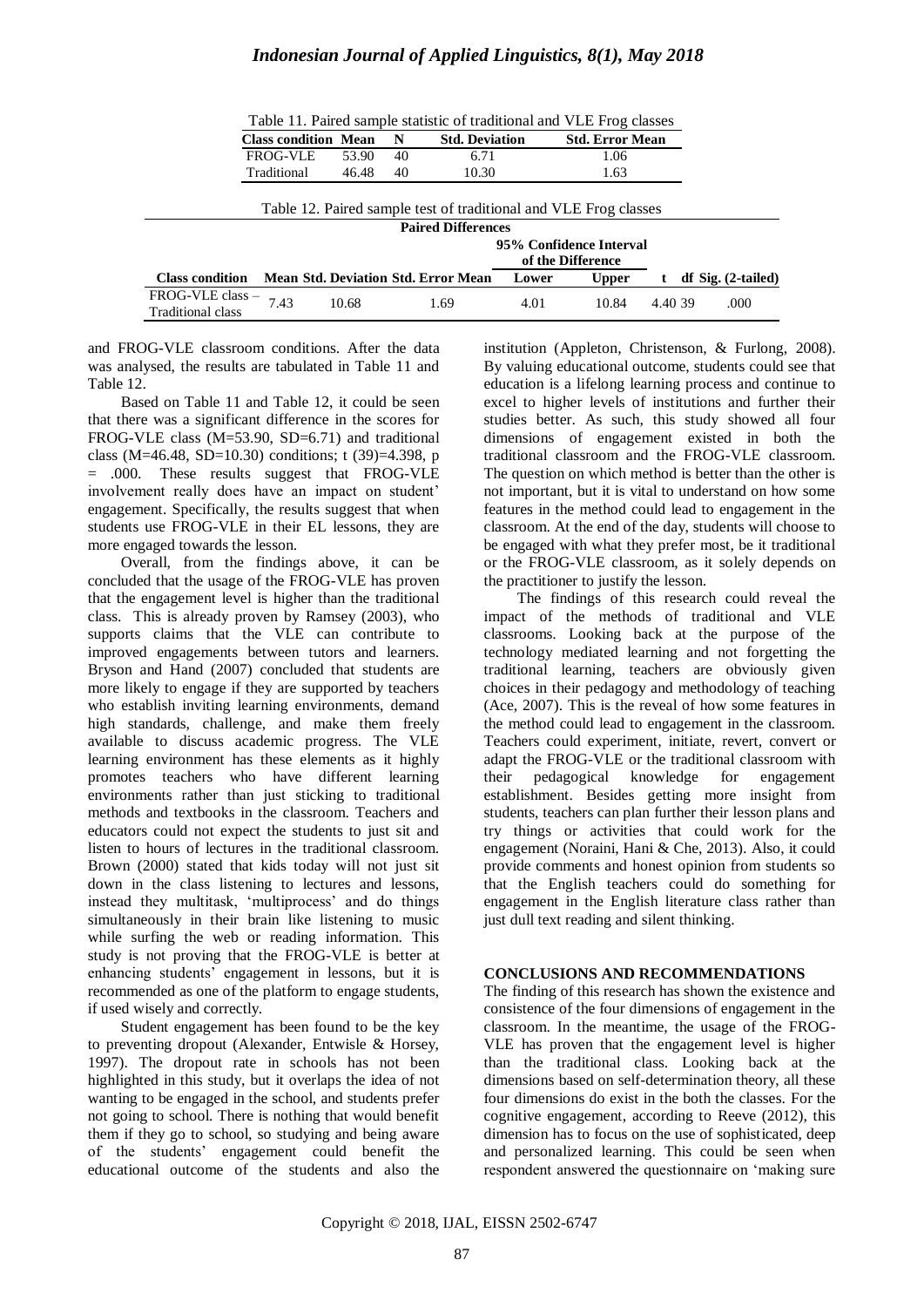they understand', 'study EL at home when I don't have a test', 'watch TV shows related to EL classes' and "read an extra book to learn more about EL lesson". This research also covered on the "seek conceptual understanding rather than surface knowledge" as the students are asked about "studying at home when they do not have the test. The use of self-regulatory strategies was covered by the item by asking questions to make sure they understand.

For the emotional engagement, according to this theory, there should be a presence of task facilitating emotion like interest, curiosity and enthusiasm. This was covered when students answered about their "excitement with the work in EL classes" and "interested in the work in EL classes. Also, what the findings contributed is the part if the emotional engagement where 'absence of task-withdrawing emotions' through the items of 'like being in EL classes', 'EL class is a fun place to be', 'feel happy in EL classes' and 'feel bored in EL classes'. Finally, from the dimension of agentic engagement, the findings should cover the "proactive, intentional and constructive contribution into the flow of the learning activity". This dimension was explained by the items respondents answered like "contribute to the discussion in EL classes', 'like to have meaningful discussion in my EL classes' and 'I would respond to teacher"s questions". Agentic engagement also promotes students to enrich learning activity, rather than passively receiving it as a given. The findings on "encourage friends to contribute in discussions during EL lessons" has contributed towards the understanding of the statement as students want their peers to be active in class too.

From the four dimensions of engagement as proposed by Reeve (2012), this research has contributed that all this dimension existed in the classroom, be it the traditional classroom or the Frog VLE classroom. The difference is only the level of engagement given by the respondents in this research. There is no doubt that the Frog VLE has enhanced the four dimensions of the engagement as mentioned and it is to be accepted as a way to enhance learning engagement in students.

One of the challenges with research on student engagement is the large variation in the measurement of the construct, which has made it challenging to compare findings across studies (Fredricks & McColskey, 2012). However, the result of the paired t-test also shows that there is a significant level of difference between the modes of classes as the results suggest that Frog VLE involvement really does have an impact on student" engagement where t (39)=4.398,  $p = .000$ . This finding supports the notion of the usage of the VLE platforms as a mean to make students more engaged in the classroom. The paired t-test result for FROG-VLE class  $(M=53.90, SD=6.71)$  and traditional class  $(M=46.48,$ SD=10.30) also shows that this significance difference is an obvious prove of the impact of VLE towards the engagement of the particular class.

It can be concluded that the FROG-VLE classroom does promote engagement in the EL classroom, higher than the traditional class. Particularly, the most dominant engagement activity would be the "follow the rules in EL class" under the behavioural engagement where in Frog VLE class it scored the highest mean of 3.53 and the lowest standard deviation of .64. Also, collectively, the FROG-VLE class scored the highest mean and standard deviation in terms of behavioural engagement. However, it is not wrong to say that engagement do exist in the traditional class too. It is only that the levels are lower according to this study. This is already proven by Ramsey (2003), who supports claims that the VLE can contribute to improved relationships between tutors and learners, recognizing that, although it is not the only, or even the best, vehicle for improving interaction, it does have "a role in facilitating new participative, mutual and more conversational student/tutor relations and more supportive and engaged student/student relations.

The reveal of this study will hopefully give insights to teachers, policy makers, practitioners and education entrepreneurs in developing and practising methods for better students" engagement and perceptions in the future. For educators and teachers, it has revealed on how many students achieve the engagement level when they are in either the traditional class or the FROG-VLE class. In this study, it could be seen that the FROG-VLE class has higher levels of engagement and this has proven some theory that information communication and technology (ICT) rich classrooms does give and impact towards the students" engagement. Now teachers must realise that to increase students" engagement, they need to incorporate some ICT elements in their classroom. This should be an initiative by the teachers themselves because they the lesson plan that they carry out every day.

This study could be modified further by making it a more experimental study, by providing the respondents with pre and post-test. This will make the study more precise, rather than studying the perceptions of the respondents. A pre and post-test will determine the results better as it is more objective and working towards the real outcome of the respondents. If an experimental study is to be designed for this study, it requires respondent to use both classes that have the same level and syllabus, but different approaches whether it is the non VLE and the VLE classes.

#### **REFERENCES**

- Ace, S. (2007). Utilization of ICT in learning. *Jurnal Pendidikan Terbuka dan Jarak Jauh*, *8*(1), 83–98.
- Alexander, K. L., Entwisle, D. R., & Horsey, C. S. (1997). From first grade forward: Early foundations of high school dropout. *Sociology of Education*, 87-107.
- Appleton, J. J., Christenson, S. L., & Furlong, M. J. (2008). Student engagement with school: Critical conceptual and methodological issues of the construct. *Psychology in the Schools*, 45 , 369– 386.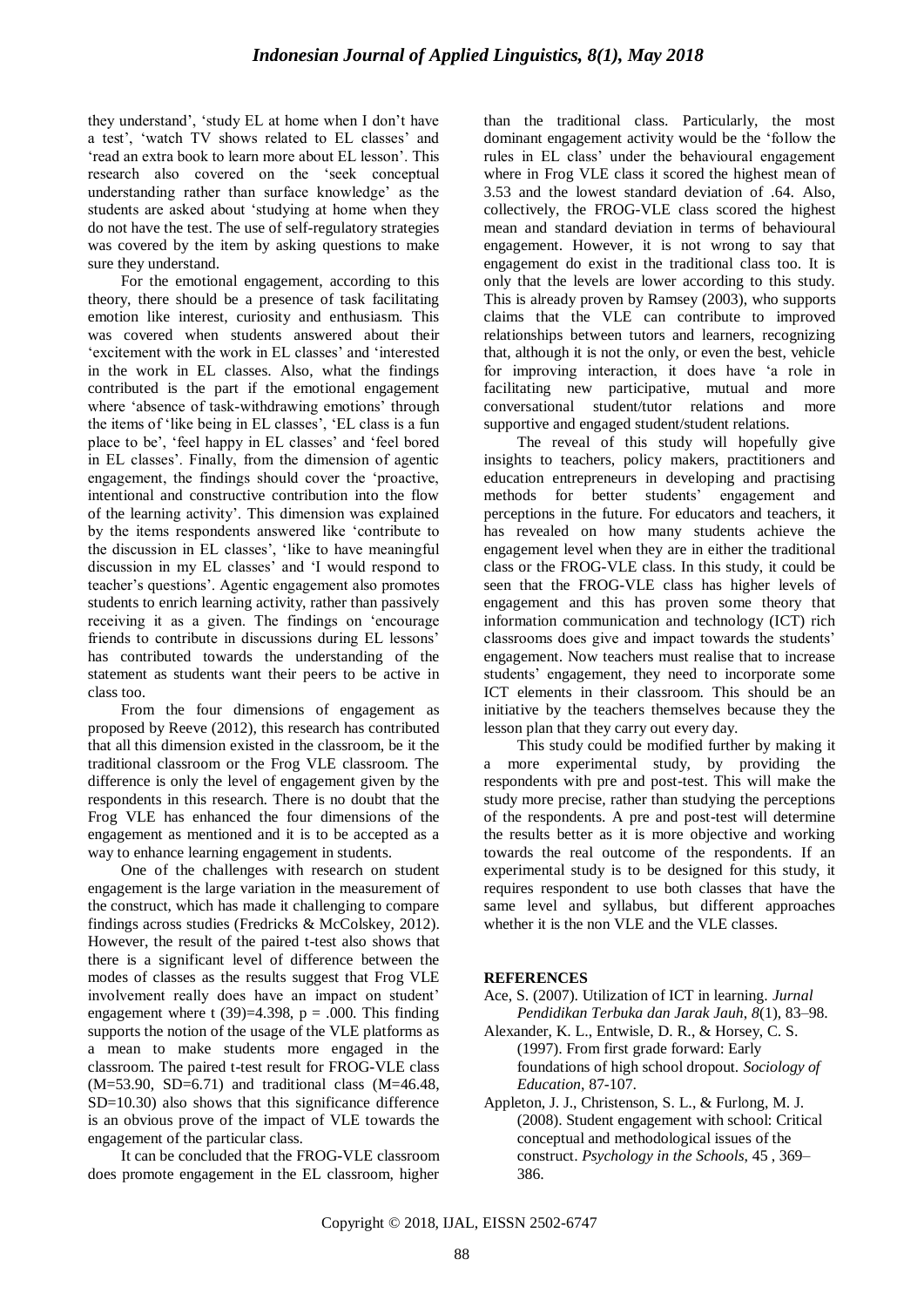Appleton, J. J., Christenson, S. L., Kim, D., & Reschly, A. L. (2006). Measuring cognitive and psychological engagement: Validation of the student engagement instrument. *Journal of School Psychology*, *44*(5), 427-445.

Arvidson, A., & Blanco, B. (2004). Reading across Rhode Island: One book, one state, many successful readers. *English Journal*, *93*(5), 47-52.

Betts, J. E., Appleton, J. J., Reschly, A. L., Christenson, S. L., & Huebner, E. S. (2010). A study of the factor invariance of the Student Engagement Instrument (SEI): Results from middle and high school students. *School Psychology Quarterly*, 25, 84–93.

Blumenfeld, P., Modell, J., Bartko, W. T., Secada, W.,Fredricks, J., Friedel, J., et al. (2005). School engagement of inner city students during middle childhood. In C. R. Cooper, C. Garcia Coll, W. T. Bartko, H. M. Davis, & C. Chatman (Eds.), *Developmental pathways through middle childhood: Rethinking diversity and contexts as resources* (pp. 145–170). Mahwah, NJ: Lawrence Erlbaum.

Brown, J. S. (2000). Growing up: Digital: How the web changes work, education, and the ways people learn. *Change: The Magazine of Higher Learning*, *32*(2), 11–20.

Bryson, C. & Hand, L. (2007). The role of engagement in inspiring teaching and learning. *Innovations in Education and Teaching International, 44*(4), 349– 362.

Cheok, M. L., & Wong, S. L. (2014). Predictors of Elearning satisfaction among Malaysian secondary school teachers. *International Journal of Instruction, 8*(1), 75-90.

Colis, B., & Moonen, J. (2001). Flexible learning in a digital world. *Open Learning:The Journal of Open, Distance and e-Learnin*g, *17*(3), 217-230.

Egbert, J., Herman, D., & Lee, H. G. (2015). Flipped instruction in English language teacher education: A design-based study in a complex, open-ended learning environment. *The Electronic Journal for English as a Second Language, 19*(2), 1-23.

Fredricks, J. A., & McColskey, W. (2012). The measurement of student engagement: A comparative analysis of various methods and student self-report instrument. In L, C. Sandra, L. R. Amy, & W. Cathy, *Handbook of research on student engagement* (pp. 763–782). USA: Springer.

Ghazali, S. N. (2016). Learner background and their attitudes towards studying literature. *Malaysian Journal of ELT Research*, *4*(1), 17.

Ghazali, S. N., Setia, R., Muthusamy, C., & Jusoff, K. (2009). ESL students" attitude towards texts and teaching methods used in literature classes. *English Language Teaching, 2*(4), 51-56.

Harjander, K. (2014). *Attitudes towards English language learning and language use among*  *secondary school students* (Unpublished master thesis). Universiti of Malaya, Malaysia.

Hwang, D. & Embi, M. A. (2007). Approaches employed by secondary school teachers to teaching the literature component in English. *Jurnal Pendidik dan Pendidikan*, *22*, 1-23.

Kaur, S. G. (2003). Literature in the language classroom. In G. Subramaniam (Ed), *Teaching literature in ESL/EFL contexts* (pp. 88-110). Petaling Jaya: Sasbadi.

Martins, L. L., & Kellermanns, F. W. (2004). A model of business school students" acceptance of a webbased course management system. *Academy of Management Learning and Education, 3*, 7–26.

Means, B., Toyama, Y., Murphy, R., Bakia, M., & Jones, K. (2009). *Evaluation of evidence-based practices in online learning*: *A Meta-Analysis and Review of Online Learning Studies.* Retrieved from [https://www2.ed.gov/rschstat/eval/tech/evidence](https://www2.ed.gov/rschstat/eval/tech/evidence-based-practices/finalreport.pdf)[based-practices/finalreport.pdf](https://www2.ed.gov/rschstat/eval/tech/evidence-based-practices/finalreport.pdf)

Ministry of Education (MOE). (2012). *Projek perkhidmatan 1 bestari net: Taklimat kepada jabatan pelajaran negeri*. Retrieved from <http://www.slideshare.net/fauziyunus/1-bestarinet>

Mohd, M., K. (2005). *Educational research methods*. Dewan Bahasa dan Pustaka: Kuala Lumpur.

Noraini, M.,H., Hani, M.A.M., & Che, N, C, A. (2013). Predictive relationship between technology acceptance readiness and the intention to use Malaysian EduwebTV among library and media teachers. *Procedia Social and Behavioral Science*, *116,* 1877-0428.

Ramsey, C. (2003). Using virtual learning environments to facilitate new learning relationships. *International Journal of Management Education*, *3*(2), 31–41.

Reeve, J. (2012). A self-determination theory perspective on student engagement. In L. C. Sandra, L. R. Amy, & W. Cathy, *Handbook of research on student engagement* (pp. 149-172). USA: Springer.

Ryan, R. M., & Deci, E. L. (2000). Intrinsic and extrinsic motivations: Classic definitions and new directions. *Contemporary Educational Psychology*, *25*(1), 54–67.

Schillewaert, N., Ahearne, M. J., Frambach, R. T., & Moenaert, R. K. (2005). The adoption of information technology in the sales force. *Industrial Marketing Management, 34*(4), 323- 336.

Shimamoto, D. (2012). Implementing a flipped classroom: An instructional module*. Presented at the Technology, Colleges, and Community Worldwide Online Conference,* Honolulu, HI*.* Retrieved from [http://scholarspace.manoa.hawaii.edu/handle/1012](http://scholarspace.manoa.hawaii.edu/handle/10125/22527)

[5/22527](http://scholarspace.manoa.hawaii.edu/handle/10125/22527) Speaker, K. (2004). Student perspectives: Expectations of multimedia technology in a college literature class. *Reading Improvement*, *41*(4), 241-254.